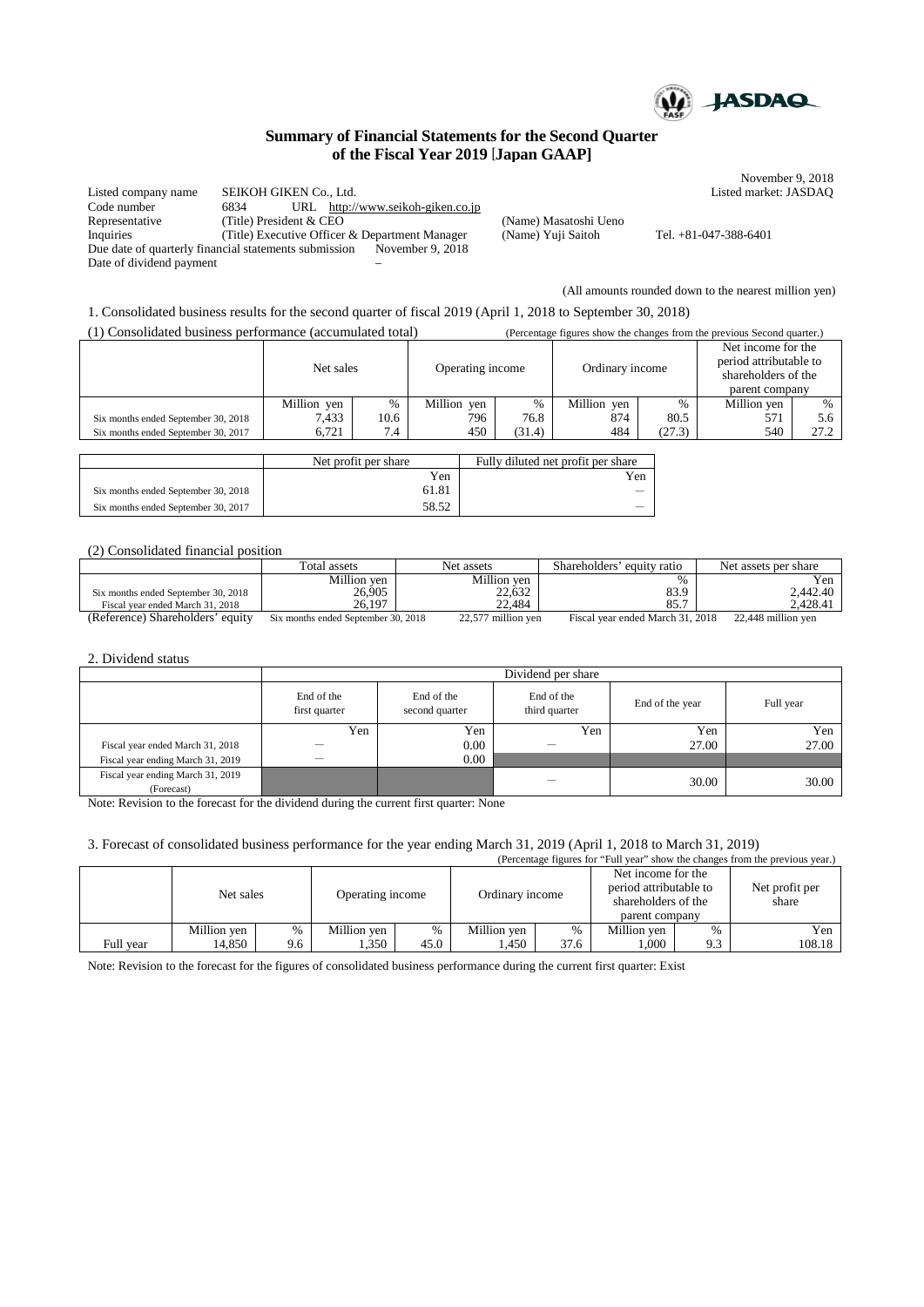1. Qualitative information on quarterly financial results

(1) Business results information

The global economy in the period under review overall continued on a moderate recovery path. In the US, employment and household income environments improved on the back of favorable corporate earnings. The European economy too experienced a moderate expansion. Economic developments in China looked increasingly uncertain against the backdrop of the US/China trade dispute, with the economy's growth rate continuing to slip despite support measures such as tax cuts taken by the government. In Japan, favorable business conditions overseas sustained improvements in companies' business performance despite some regional adverse effects from heavy rain, typhoons, and earthquakes.

In the information and telecommunications-related markets relevant to the Group, information data traffic volumes increased and cloud services for the efficient use of big data expanded. As a parallel development, worldwide new data center construction for the safe storage of important information received a strong boost. In the market for car electronics, field tests for further advanced self-driving systems accelerated, the market emergence of connected cars outfitted with automotive communication equipment as a standard accessory marked the beginning of the application phase of connective technology also in the automotive field.

In this environment, the Group continued with the implementation of measures under the medium-term management plan "Master Plan 2016" started in fiscal year 2016, specifically (1) strengthening the earning power of existing businesses, (2) optimizing the business portfolio, and (3) reinforcing the management base.

(1) As to strengthening the earning power of existing businesses, at the Precision Machinery Business (with main products in precision molded products, various types of molds, and precision metal processed parts) and at the Optical Products Business (with main products in optical communications components, related equipment, and optical transmission equipment), efforts focused at both segments on reinforcing sales capabilities and price competitive strength as well as promoting the development of new products and technologies. (2) With a view to optimizing the business portfolio, consolidated subsidiary Seikoh Giken Hangzhou Co., Ltd. in a joint venture with a China-based investment firm established a new company that develops and sells optical communications components to leading IT companies in China. (3) As to reinforcing the management base, measures focused on creating group structures facilitating the creation of future-oriented synergy effects through joint projects between group companies and through the World Wide Meeting where executives from each company come together.

As a result of these measures, second-quarter consolidated sales posted 7,433,723 thousand yen (+10.6% compared with the year-earlier period). Earnings marked large gains mainly due to increased sales of products with high margins, with operating income of 796,284 thousand yen (+76.8% compared with the year-earlier period) and with ordinary income of 874,849 thousand yen (+80.5%).

Net income attributable to shareholders of the parent company increased 5.6% to 571,370 thousand yen. The narrow increase in comparison with operating income and ordinary income is attributable to the fact that in the same period of the previous fiscal year, an extraordinary gain (due to step acquisition of shares) of 255,690 thousand yen was recognized in connection with the integration of DATA PIXEL SAS as a group subsidiary.

Business results by segment developed as follows.

#### (1) Precision Machinery Business

In Precision Machinery Business, sales of pressed molded products for smartphones continued to perform well. In automotive sensor parts, the transition of production to the factory newly built in the year before last in Chitose city, Hokkaido Prefecture, is proceeding to plan. The Hokkaido Eastern Iburi earthquake in September 2018 fortunately caused no damage to the production line, so that together with the pre-existing factory in Shizuoka Prefecture, sales of automotive molded products were able to post steady growth. In order to expand sales of other precision molded products, efforts focused on increasing the contact with new customers on the one hand and to resolve technical issues surrounding the volume production of molded products with customers who have already made trade inquiries. At the same time, leveraging technologies cultivated since the Company's founding in precision mold technology, thin-wall molding technology, and micro transfer technology, efforts focused on the development of high added-value precision molded products for new markets such as medical and bio-science applications.

As a result, sales for the period under review at the Precision Machinery Business posted 4,342,502 thousand yen (+16.0% compared with the year-earlier period). Operating income posted a marked rise to 445,962 thousand yen (+89.5% compared with the year-earlier period) mainly due to increased sales of lucrative pressed molded products.

#### (2) Optical Products Business

Digital data traffic volumes on the Internet have been surging driven by the advances in IoT, AI, and cloud computing technologies and services. This data proliferation has spurred the worldwide expansion of optical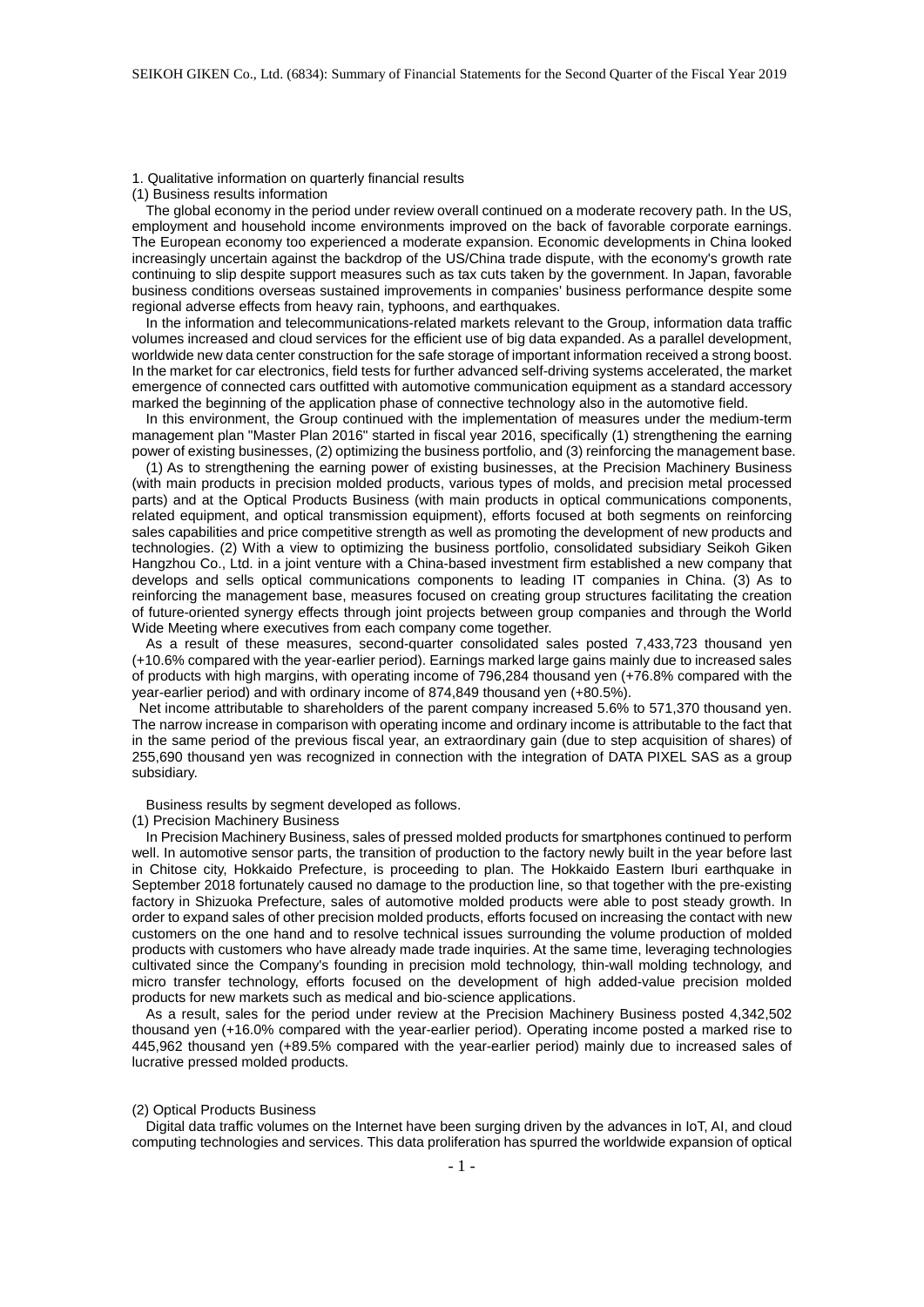communication networks and a rush of construction activity for new data centers catering to big data processing and storage. With the growing demand for optical communications components used in communications infrastructure, the Group continued in its effort to increase transactions with information and telecommunications-related companies in various countries, specifically China's leading e-commerce companies. Additionally, with a view to the demand growth expected mainly from the commercialization of the 5th generation of ultra-high speed broadband cellular network standard (5G), the Group worked on product development and a wider line-up of advanced-functionality optical products that enable the transmission of large volumes of optical signals.

As a result, sales for the period under review at the Optical Products Business posted 3,091,220 thousand yen (+3.8% compared with the year-earlier period). Operating income rose strongly to 350,321 thousand yen (+62.9% compared with the year-earlier period) mainly due to increased sales of optical connector components for data centers as well as lucrative manufacturing equipment and measurement devices.

## (2) Financial status information

Consolidated assets at the end of the period under review totaled 26,905,765 thousand yen, reflecting an increase of 708,242 thousand yen compared with the end of the previous fiscal year. Current assets marked 16,578,619 thousand yen, an increase of 719,010 thousand yen compared with the end of the previous fiscal year. Main factors, reflecting the growth in sales, were increases in notes and accounts receivable-trade, work in progress, and raw materials and supplies. Non-current assets decreased 10,768 thousand yen compared with the end of the previous fiscal year to 10,327,146 thousand yen. Main factors were depreciation on property, plant, and equipment and amortization of goodwill, outpacing additions to property, plant, and equipment such a machinery, equipment, and molds for the volume production of molded products.

Consolidated liabilities at the end of the period under review totaled 4,272,976 thousand yen, reflecting an increase of 560,079 thousand yen compared with the end of the previous fiscal year. Main factors were an increase in accounts payable-trade for materials purchases in step with higher sales, and higher accrued income taxes.

Consolidated net assets at the end of the period under review totaled 22,632,788 thousand yen, reflecting an increase of 148,162 thousand yen compared with the end of the previous fiscal year. The main factor was an increase in retained earnings.

(3) Consolidated results projections and other forward-looking information

In light of the recent market environment and trends in business performance, the consolidated business results projections for the fiscal year ending March 2019 announced on May 11, 2018, have been revised. Details are stated in the "Notice concerning discrepancy with the projections for consolidated results for the second quarter of the fiscal year to March 2019 and revision of the results projections for the full fiscal year to March 2019" released on this day (November 9, 2018).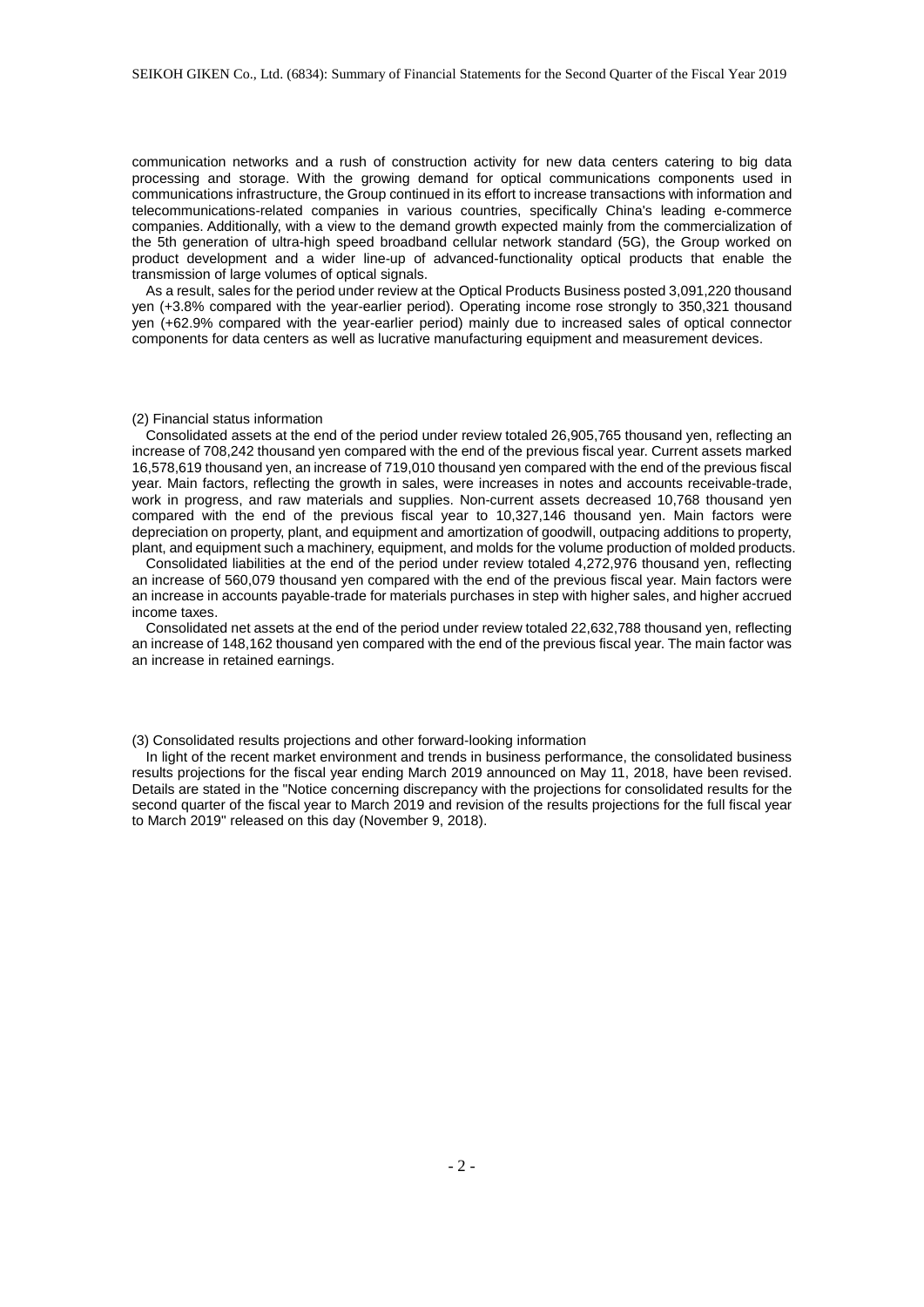# 2. Consolidated Quarterly Financial Statements

(1) Consolidated quarterly balance sheets

|                                        |                                       | (Unit: Thousands of yen)         |
|----------------------------------------|---------------------------------------|----------------------------------|
|                                        | Summary of consolidated balance sheet | At the end of the current Second |
|                                        | at the end of the previous year       | quarter                          |
|                                        | (As of March 31, 2018)                | (As of September 30, 2018)       |
| Assets                                 |                                       |                                  |
| <b>Current assets</b>                  |                                       |                                  |
| Cash and deposits                      | 10,436,686                            | 10,304,748                       |
| Notes and accounts receivable-trade    | 3,025,096                             | 3,616,569                        |
| Merchandise and finished goods         | 641,168                               | 656,175                          |
| Work in process                        | 481.648                               | 541,444                          |
| Raw materials and supplies             | 647,939                               | 761,741                          |
| Income taxes receivable                | 106,935                               | 61,829                           |
| Other                                  | 522.215                               | 637,933                          |
| Allowance for doubtful accounts        | (2,080)                               | (1,823)                          |
| Total current assets                   | 15,859,609                            | 16,578,619                       |
| Noncurrent assets                      |                                       |                                  |
| Property, plant and equipment          |                                       |                                  |
| Buildings and structures               | 6,355,898                             | 6,303,494                        |
| Accumulated depreciation               | (3,947,833)                           | (3,995,406)                      |
| Buildings and structures, net          | 2,408,065                             | 2,308,088                        |
| Machinery, equipment and vehicles      | 5,768,461                             | 5,975,635                        |
| Accumulated depreciation               | (4,294,230)                           | (4,350,199)                      |
| Machinery, equipment and vehicles, net | 1,474,231                             | 1,625,435                        |
| Land                                   | 2,335,796                             | 2,335,796                        |
| Construction in progress               | 511.120                               | 495,905                          |
| Other                                  | 5,201,460                             | 5,344,367                        |
| Accumulated depreciation               | (4,720,423)                           | (4,782,632)                      |
| Other, net                             | 481,037                               | 561,734                          |
| Total property, plant and equipment    | 7,210,251                             | 7,326,959                        |
| Intangible assets                      |                                       |                                  |
| Goodwill                               | 1,708,289                             | 1,533,562                        |
| Customer related assets                | 347,348                               | 313,734                          |
| Other                                  | 100,103                               | 108,441                          |
| Total intangible assets                | 2,155,741                             | 1,955,737                        |
| Investments and other assets           |                                       |                                  |
| Investment securities                  | 49,909                                | 48,199                           |
| Real estate for investment, net        | 859,856                               | 890,232                          |
| Other                                  | 62,155                                | 106,016                          |
| Total investments and other assets     | 971,921                               | 1,044,448                        |
| Total noncurrent assets                | 10,337,914                            | 10,327,146                       |
| <b>Total assets</b>                    | 26.197.523                            | 26.905.765                       |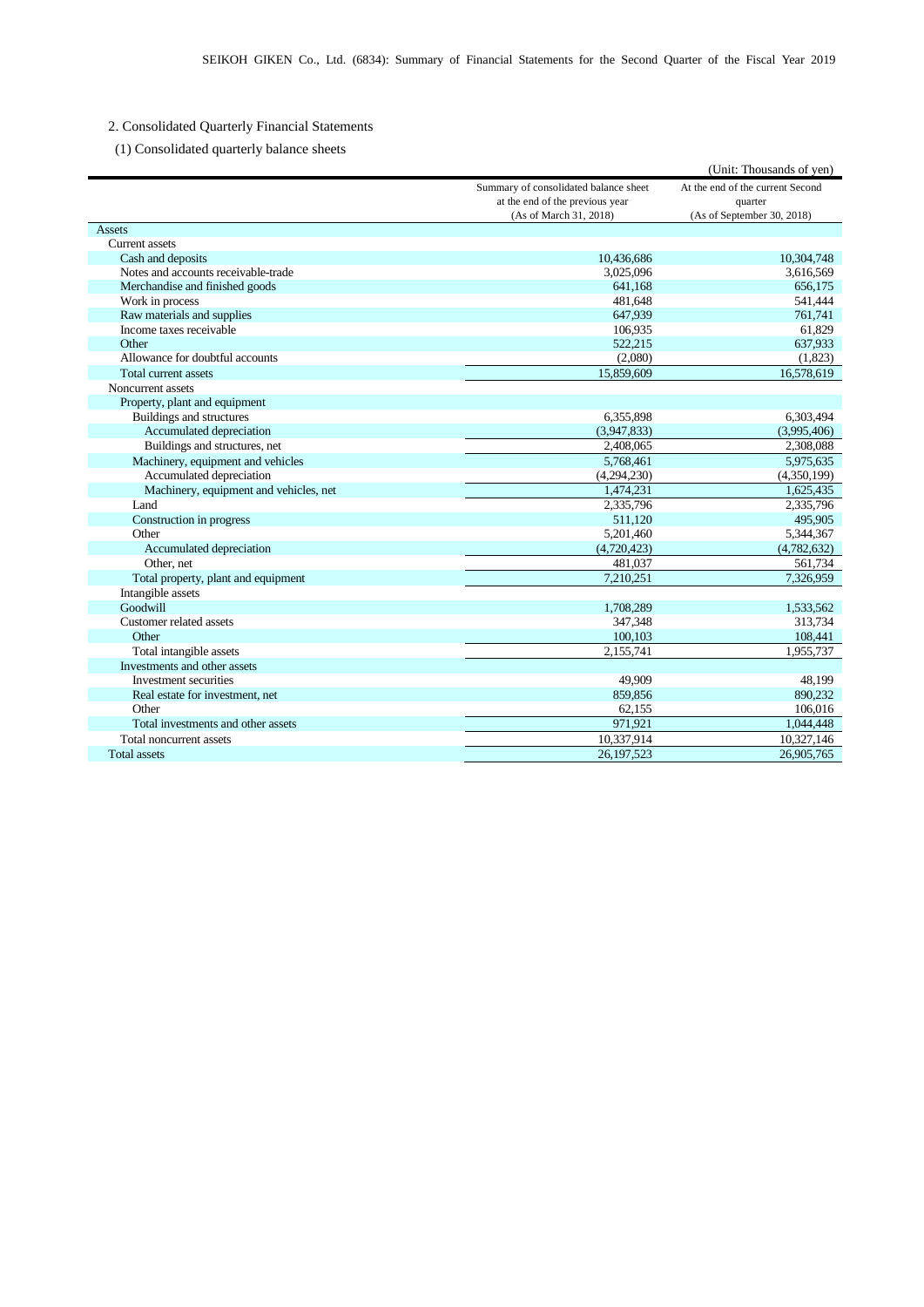|                                                       |                                       | (Unit: Thousands of yen)         |
|-------------------------------------------------------|---------------------------------------|----------------------------------|
|                                                       | Summary of consolidated balance sheet | At the end of the current Second |
|                                                       | at the end of the previous year       | quarter                          |
|                                                       | (As of March 31, 2018)                | (As of September 30, 2018)       |
| Liabilities                                           |                                       |                                  |
| <b>Current liabilities</b>                            |                                       |                                  |
| Accounts payable-trade                                | 1.326.796                             | 1,566,438                        |
| Income taxes payable                                  | 218,868                               | 356,507                          |
| Reserve for bonuses                                   | 87,868                                | 96,343                           |
| Other                                                 | 1,054,626                             | 1,192,128                        |
| <b>Total current liabilities</b>                      | 2,688,159                             | 3,211,417                        |
| Noncurrent liabilities                                |                                       |                                  |
| Retirement benefit liabilities                        | 793,802                               | 814,714                          |
| Provision for stock awards for corporate officers     | 25,724                                | 43,533                           |
| Long-term accounts payable-other                      | 145,070                               | 145,070                          |
| Long-term lease deposited                             | 19,037                                | 19,037                           |
| Deferred tax liability                                | 2,335                                 | 555                              |
| Other                                                 | 38.768                                | 38.648                           |
| Total noncurrent liabilities                          | 1,024,737                             | 1,061,559                        |
| <b>Total liabilities</b>                              | 3,712,896                             | 4,272,976                        |
| Net assets                                            |                                       |                                  |
| Shareholders' equity                                  |                                       |                                  |
| Capital stock                                         | 6,791,682                             | 6,791,682                        |
| Capital surplus                                       | 10,571,419                            | 10,571,419                       |
| Retained earnings                                     | 4,653,349                             | 4,973,740                        |
| Treasury stock                                        | (169, 136)                            | (169, 136)                       |
| Total Shareholders' equity                            | 21,847,315                            | 22,167,706                       |
| Accumulated other comprehensive income                |                                       |                                  |
| Valuation difference on available-for-sale securities | 12,388                                | 11.013                           |
| Foreign currency translation adjustment               | 602,394                               | 410,197                          |
| Cumulative adjustment of retirement benefits          | (14,073)                              | (11.531)                         |
| Total accumulated other comprehensive income          | 600,709                               | 409,678                          |
| Subscription rights to shares                         | 22,302                                | 40,816                           |
| Equity of non-controlling shareholders                | 14,298                                | 14,586                           |
| Total net assets                                      | 22,484,626                            | 22,632,788                       |
| Total liabilities and net assets                      | 26.197.523                            | 26,905,765                       |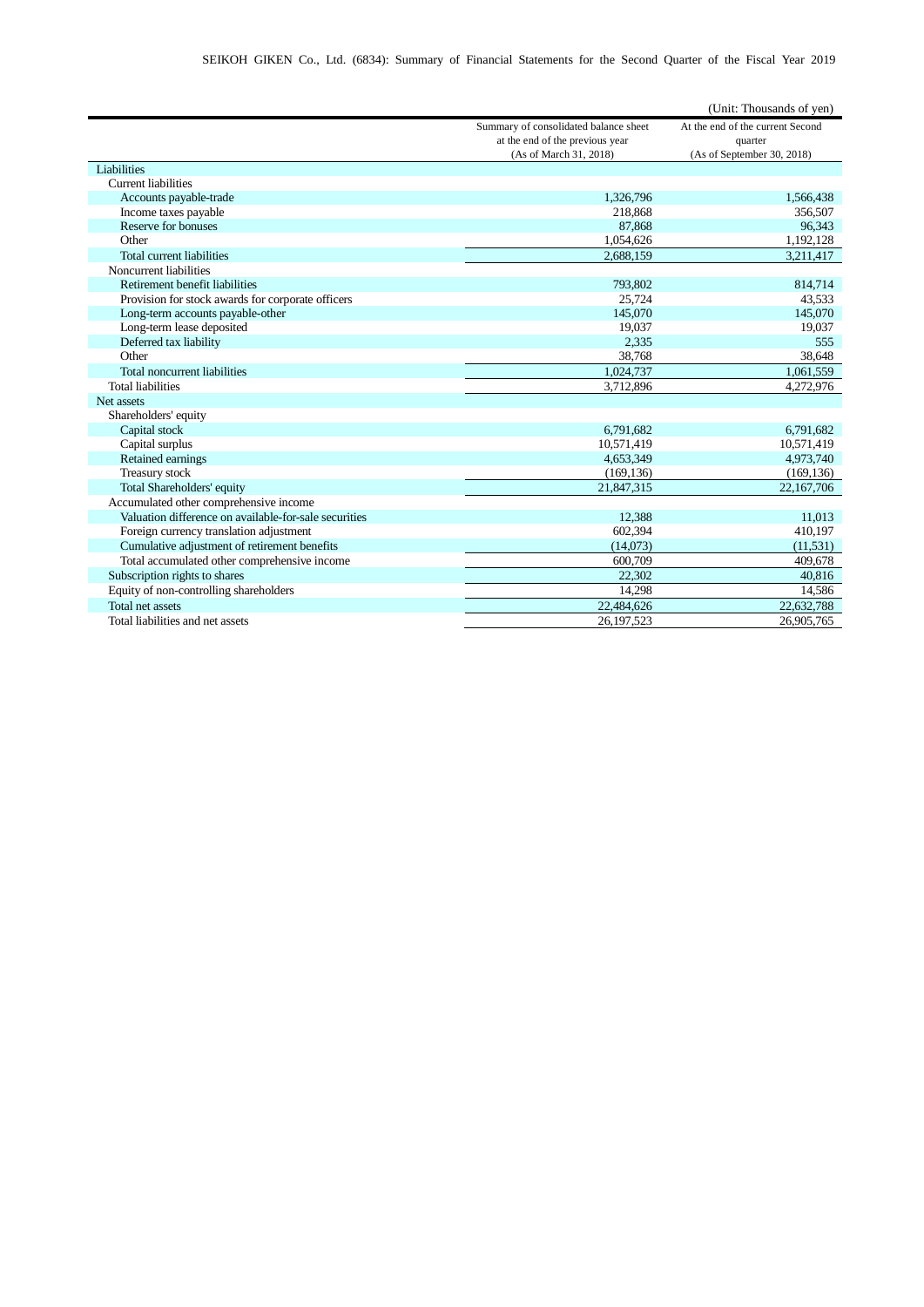## (2) Consolidated Quarterly Income Statement

(Second Quarter Consolidated Reporting Period)

| (Second Quarter Consondated Reporting Ferrou)                                |                                            | (Unit: Thousands of yen)                   |
|------------------------------------------------------------------------------|--------------------------------------------|--------------------------------------------|
|                                                                              | Six months ended September 30, 2017        | Six months ended September 30, 2018        |
|                                                                              | (from April 1, 2017 to September 30, 2017) | (from April 1, 2018 to September 30, 2018) |
| Sales amount                                                                 | 6,721,590                                  | 7,433,723                                  |
| Cost of sales                                                                | 4,620,705                                  | 4,971,449                                  |
| Gross profit                                                                 | 2,100,884                                  | 2,462,273                                  |
| Selling, general and administrative expenses                                 | 1.650.517                                  | 1,665,989                                  |
| Operating income                                                             | 450,366                                    | 796,284                                    |
| Non-operating income                                                         |                                            |                                            |
| Interest income                                                              | 4,157                                      | 4,194                                      |
| Dividends income                                                             | 392                                        | 482                                        |
| Income from subsidies                                                        | 2,522                                      | 2,820                                      |
| Rent of real estate for investment                                           | 21,856                                     | 27,762                                     |
| Gains on foreign exchange                                                    | 1,105                                      | 36,996                                     |
| Other                                                                        | 10,736                                     | 17,570                                     |
| Total non-operating income                                                   | 40,772                                     | 89,827                                     |
| Non-operating expenses                                                       |                                            |                                            |
| Cost of real estate rent                                                     | 4,496                                      | 7,808                                      |
| Other                                                                        | 1,886                                      | 3,453                                      |
| Total non-operating expenses                                                 | 6,383                                      | 11,262                                     |
| Ordinary income                                                              | 484,755                                    | 874,849                                    |
| Extraordinary income                                                         |                                            |                                            |
| Gain on sales of noncurrent assets                                           | 374                                        | 11                                         |
| Gain on phased acquisition of equity                                         | 255,690                                    |                                            |
| Total extraordinary income                                                   | 256,065                                    | 11                                         |
| <b>Extraordinary</b> loss                                                    |                                            |                                            |
| Loss on disposition of non-current assets                                    | 250                                        | 140                                        |
| <b>Total extraordinary losses</b>                                            | 250                                        | 140                                        |
| Net income for the period before income taxes                                | 740,570                                    | 874,721                                    |
| Income taxes-current                                                         | 206,012                                    | 346,027                                    |
| Income taxes-deferred                                                        | (8,828)                                    | (46,090)                                   |
| Total income taxes                                                           | 197,183                                    | 299,937                                    |
| Net income                                                                   | 543,387                                    | 574,783                                    |
| Net income for the quarter attributable to non-controlling shareholders      | 2,392                                      | 3,412                                      |
| Net income for the period attributable to shareholders of the parent company | 540.994                                    | 571,370                                    |